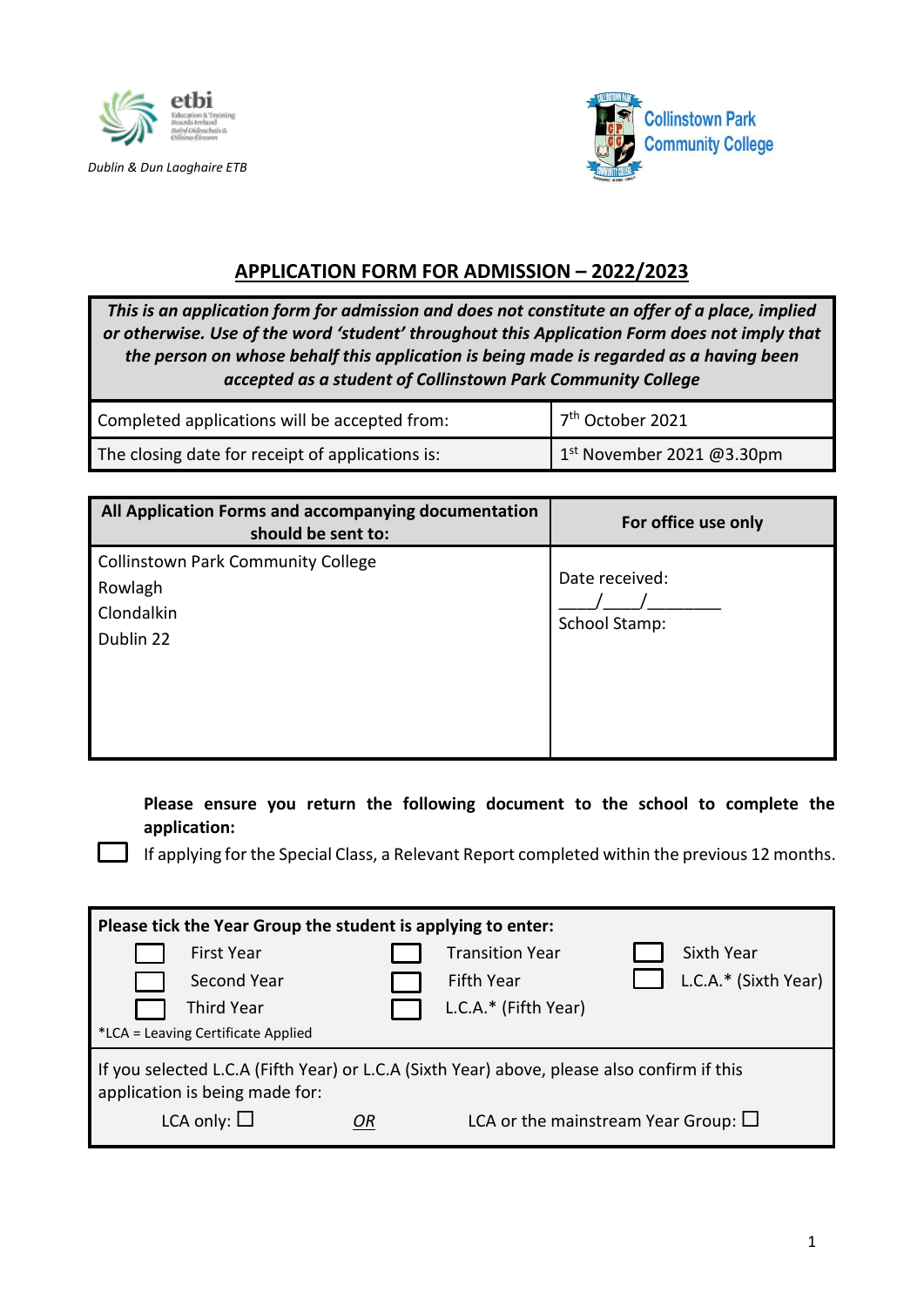| Please complete all sections of the following application using BLOCK CAPITALS |  |  |  |                                                                      |  |  |  |
|--------------------------------------------------------------------------------|--|--|--|----------------------------------------------------------------------|--|--|--|
|                                                                                |  |  |  | <b>SECTION 1 - PROSPECTIVE STUDENT DETAILS</b>                       |  |  |  |
|                                                                                |  |  |  | Details of the young person for whom this application is being made. |  |  |  |
| <b>First Name:</b>                                                             |  |  |  |                                                                      |  |  |  |
| <b>Middle Name:</b>                                                            |  |  |  |                                                                      |  |  |  |
| Surname:                                                                       |  |  |  |                                                                      |  |  |  |
| <b>Student Address:</b>                                                        |  |  |  |                                                                      |  |  |  |
|                                                                                |  |  |  |                                                                      |  |  |  |
| Eircode:                                                                       |  |  |  |                                                                      |  |  |  |
| <b>PPSN:</b>                                                                   |  |  |  |                                                                      |  |  |  |

|                                                                                                                                                                                                                                                                                                                                                                                                                                                     | <b>SECTION 2 - DETAILS OF PARENT/GUARDIAN</b> |                            |  |  |  |
|-----------------------------------------------------------------------------------------------------------------------------------------------------------------------------------------------------------------------------------------------------------------------------------------------------------------------------------------------------------------------------------------------------------------------------------------------------|-----------------------------------------------|----------------------------|--|--|--|
| This section is NOT required to be completed where the student is over 18 unless s/he wishes the<br>school to communicate with his/her parent/guardian about this application instead of directly<br>with the student. The information is sought for the purposes of making contact about this<br>application. If more than one name is given but the address is the same, only one letter will issue<br>and will be addressed to both individuals. |                                               |                            |  |  |  |
|                                                                                                                                                                                                                                                                                                                                                                                                                                                     | Parent / Guardian 1                           | <b>Parent / Guardian 2</b> |  |  |  |
| Prefix: (e.g. Mr. /<br>Ms. / Ms. etc.                                                                                                                                                                                                                                                                                                                                                                                                               |                                               |                            |  |  |  |
| <b>First Name:</b>                                                                                                                                                                                                                                                                                                                                                                                                                                  |                                               |                            |  |  |  |
| Surname:                                                                                                                                                                                                                                                                                                                                                                                                                                            |                                               |                            |  |  |  |
|                                                                                                                                                                                                                                                                                                                                                                                                                                                     |                                               |                            |  |  |  |
|                                                                                                                                                                                                                                                                                                                                                                                                                                                     |                                               |                            |  |  |  |
| <b>Address:</b>                                                                                                                                                                                                                                                                                                                                                                                                                                     |                                               |                            |  |  |  |
|                                                                                                                                                                                                                                                                                                                                                                                                                                                     |                                               |                            |  |  |  |
|                                                                                                                                                                                                                                                                                                                                                                                                                                                     |                                               |                            |  |  |  |
| Eircode:                                                                                                                                                                                                                                                                                                                                                                                                                                            |                                               |                            |  |  |  |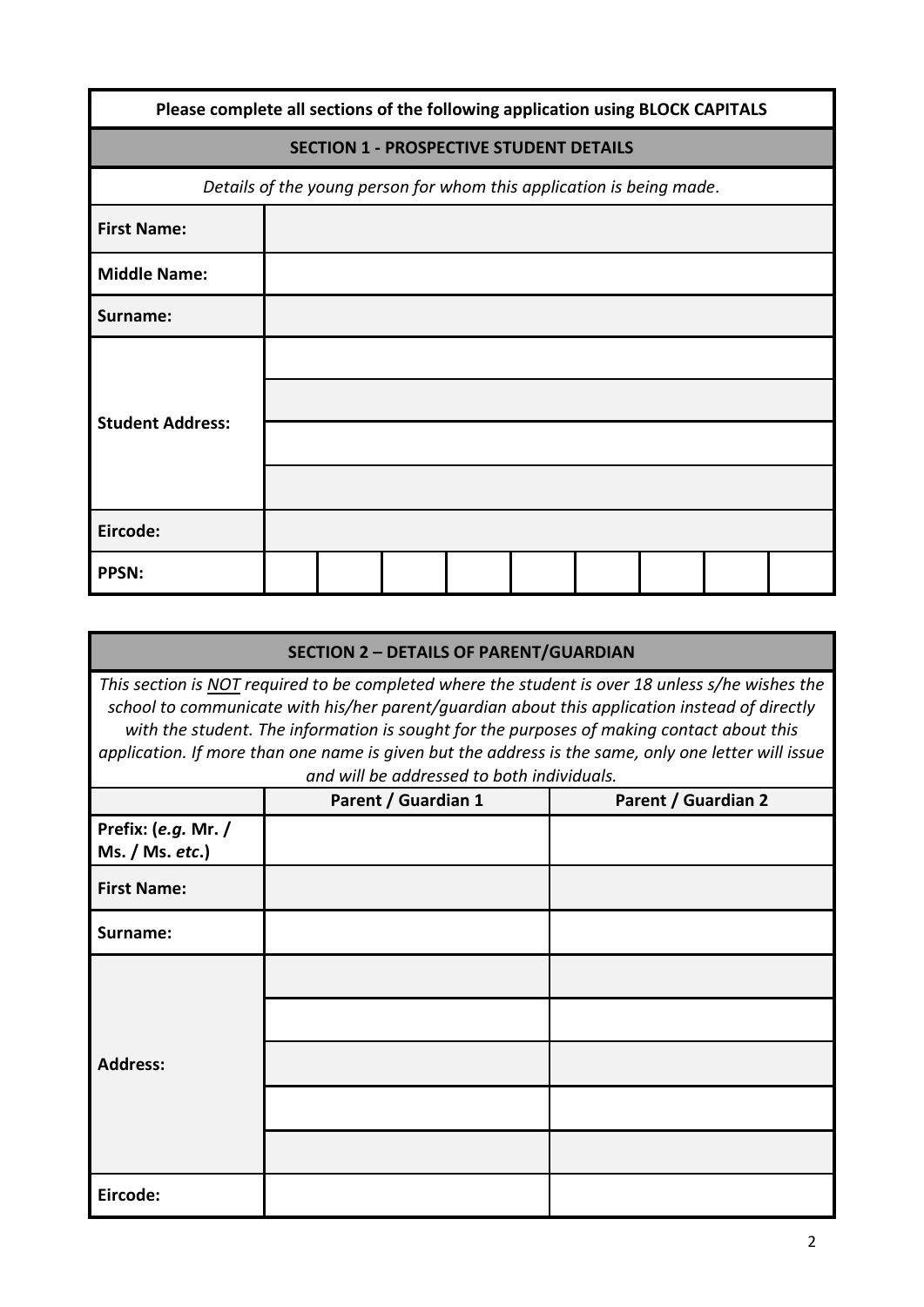| Telephone no.                      |  |
|------------------------------------|--|
| <b>Email address:</b>              |  |
| <b>Relationship to</b><br>student: |  |

#### **SECTION 3 – STUDENT CODE OF BEHAVIOUR**

**Please confirm that the Student Code of Behaviour is acceptable to you as a parent/guardian and that you shall make all reasonable efforts to ensure compliance of same by the student if s/he secures a place in the school. Please note that the Code of Behaviour can be found at [www.collinstownpark.ie](http://www.collinstownpark.ie/) or from the school office.**

confirm that the Code of Behaviour for the **school is acceptable to me as the student's parent/guardian and I shall make all reasonable efforts to ensure compliance by the student if s/he secures a place in the school.**

#### **SECTION 4– SPECIAL CLASS**

*The special class in Collinstown Park Community College teaches students who have the following special educational needs: Autism Spectrum Disorder* 

*Please ONLY complete if you are applying for the special class.*

Please confirm if this application is being made for:

The special class only:  $\Box$  **OR** The special class and/or the mainstream year group:  $\Box$ 

Where the student is seeking a place in the special class, please provide details below of the special educational need(s) of the student.. A Relevant Report confirming the special educational need and the recommendation for the special class, completed within the last 12 months, must also be provided to the school with this Application Form so as to be considered for admission to the special class.

Please note: as per the school's Admission Policy, eligibility for the special class is subject to the Student having needs which fall within the category of special educational needs provided for by the special class and for transfer students, is subject to there being a place available in the relevant year group.

Details of special educational need: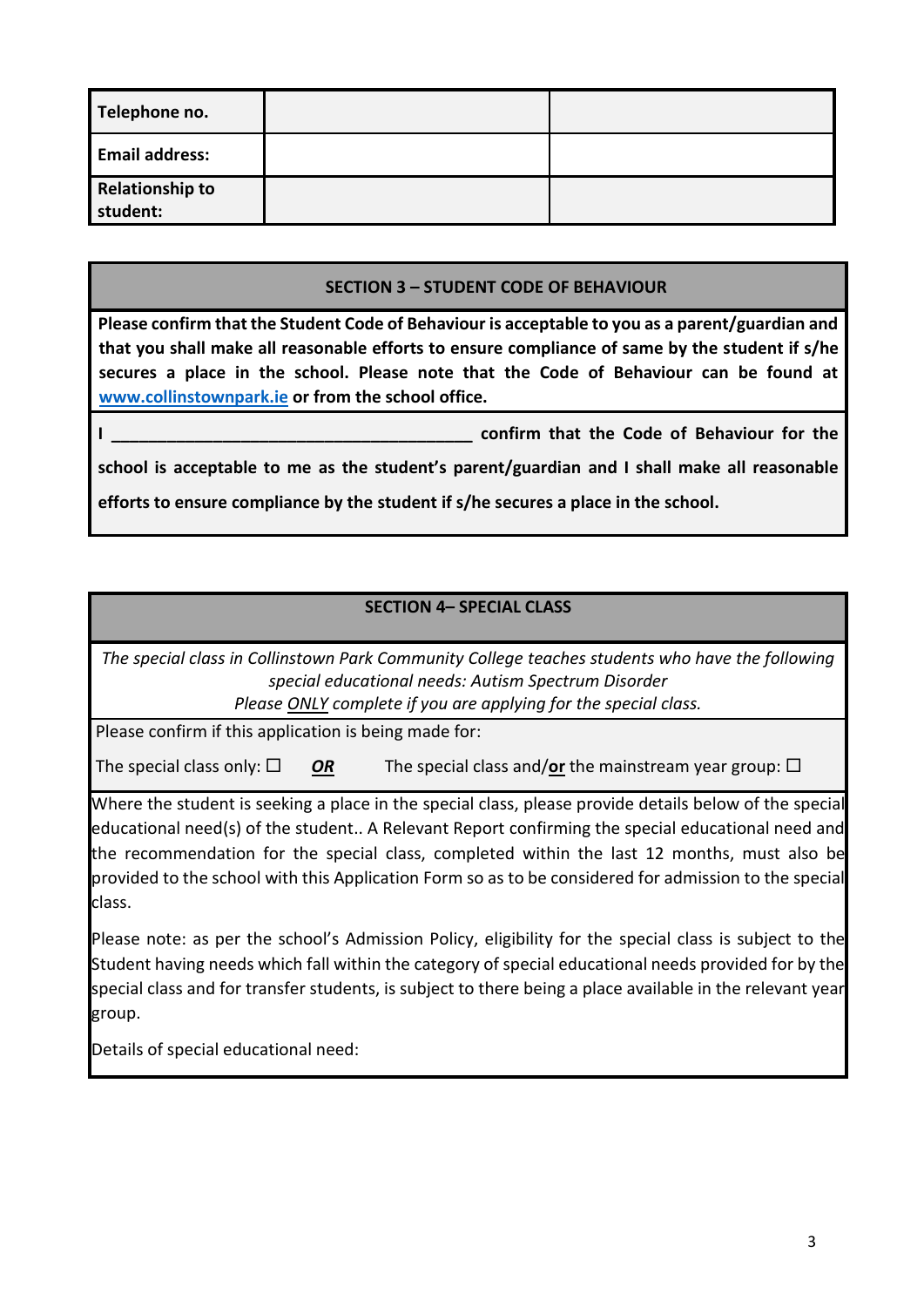### **SECTION 5 – SELECTION CRITERIA FOR ADMISSION IN THE EVENT OF OVERSUBSCRIPTION**

*This information will assist in determining whether the student meets the admission requirements in accordance with the order of priority as set out in the applicable section of Part B of the Admission Policy for Collinstown Park Community College*

| A. If the student currently has any siblings in this school, please indicate their names and<br>current year of study. |  |  |  |  |
|------------------------------------------------------------------------------------------------------------------------|--|--|--|--|
| (i)<br>Name:                                                                                                           |  |  |  |  |
| Year:                                                                                                                  |  |  |  |  |
| (ii) Name:                                                                                                             |  |  |  |  |
| Year:                                                                                                                  |  |  |  |  |
| (iii) Name:                                                                                                            |  |  |  |  |
| Year:                                                                                                                  |  |  |  |  |
| (iv) Name:                                                                                                             |  |  |  |  |
| Year:                                                                                                                  |  |  |  |  |

| B. If the student has previously had any siblings in this school, please indicate their names<br>and years of attendance. |  |  |  |
|---------------------------------------------------------------------------------------------------------------------------|--|--|--|
| (i)<br>Name:                                                                                                              |  |  |  |
| Year(s):                                                                                                                  |  |  |  |
| (ii) Name:                                                                                                                |  |  |  |
| Year(s):                                                                                                                  |  |  |  |

| C. If the student's parent(s) or grandparent(s) previously attended this school, please<br>indicate their name(s) and years of attendance. |  |  |
|--------------------------------------------------------------------------------------------------------------------------------------------|--|--|
| (iii) Name:                                                                                                                                |  |  |
| Year(s):                                                                                                                                   |  |  |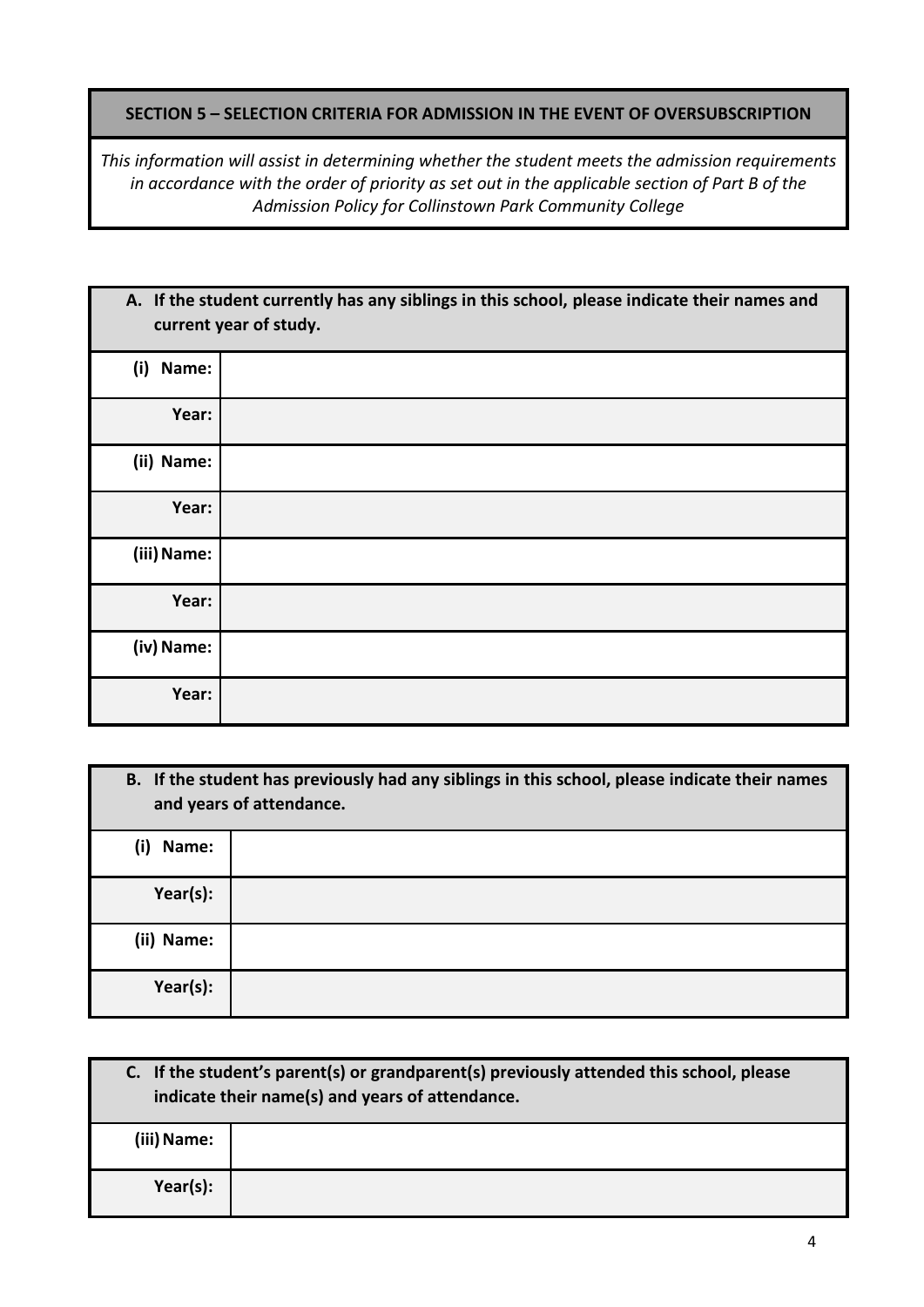| (iv) Name: |  |
|------------|--|
| Year(s):   |  |

| D. Please provide details of the primary school attended by the student. |  |  |  |
|--------------------------------------------------------------------------|--|--|--|
| <b>School name:</b>                                                      |  |  |  |
|                                                                          |  |  |  |
| <b>School address:</b>                                                   |  |  |  |
|                                                                          |  |  |  |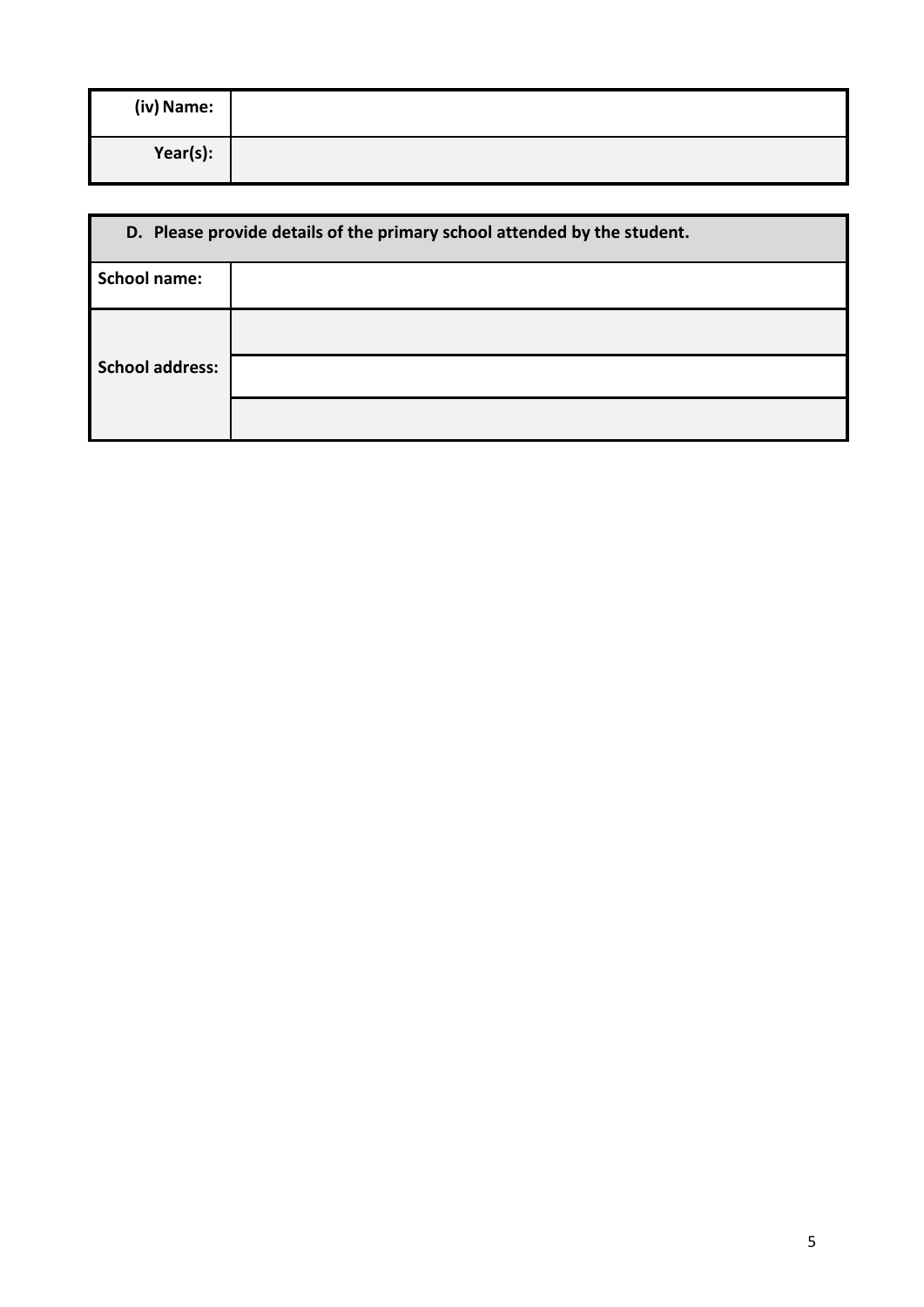## **IMPORTANT INFORMATION:**

- **All of the information that you provide in this application form is taken in good faith. If it isfound that any of the information is incorrect, misleading or incomplete, the application may be rendered invalid.**
- **Please understand that it your responsibility to inform the school of any change in contact information or circumstances relating to this application.**
- **For information regarding how your data is processed by the school and Dublin & Dun Laoghaire ETB, please see overleaf.**
- **Please sign below to demonstrate that you have read and understood this information.**

*NOTE: Should the student receive a place in Collinstown Park Community College there is no guarantee that the student will be assigned his/her selected subject choice due to resource issues and/or restrictions on the numbers of students per class.*

| (Parent / Guardian 1)             | (Date)                 |
|-----------------------------------|------------------------|
| (Parent / Guardian 2)             | (Date)                 |
| (Student [where over 18])         | (Date)                 |
|                                   | <b>OFFICE USE ONLY</b> |
| <b>Date Application Received:</b> |                        |
| Checked by:                       |                        |
| Date entered on School Database:  |                        |
| <b>Entered by:</b>                |                        |